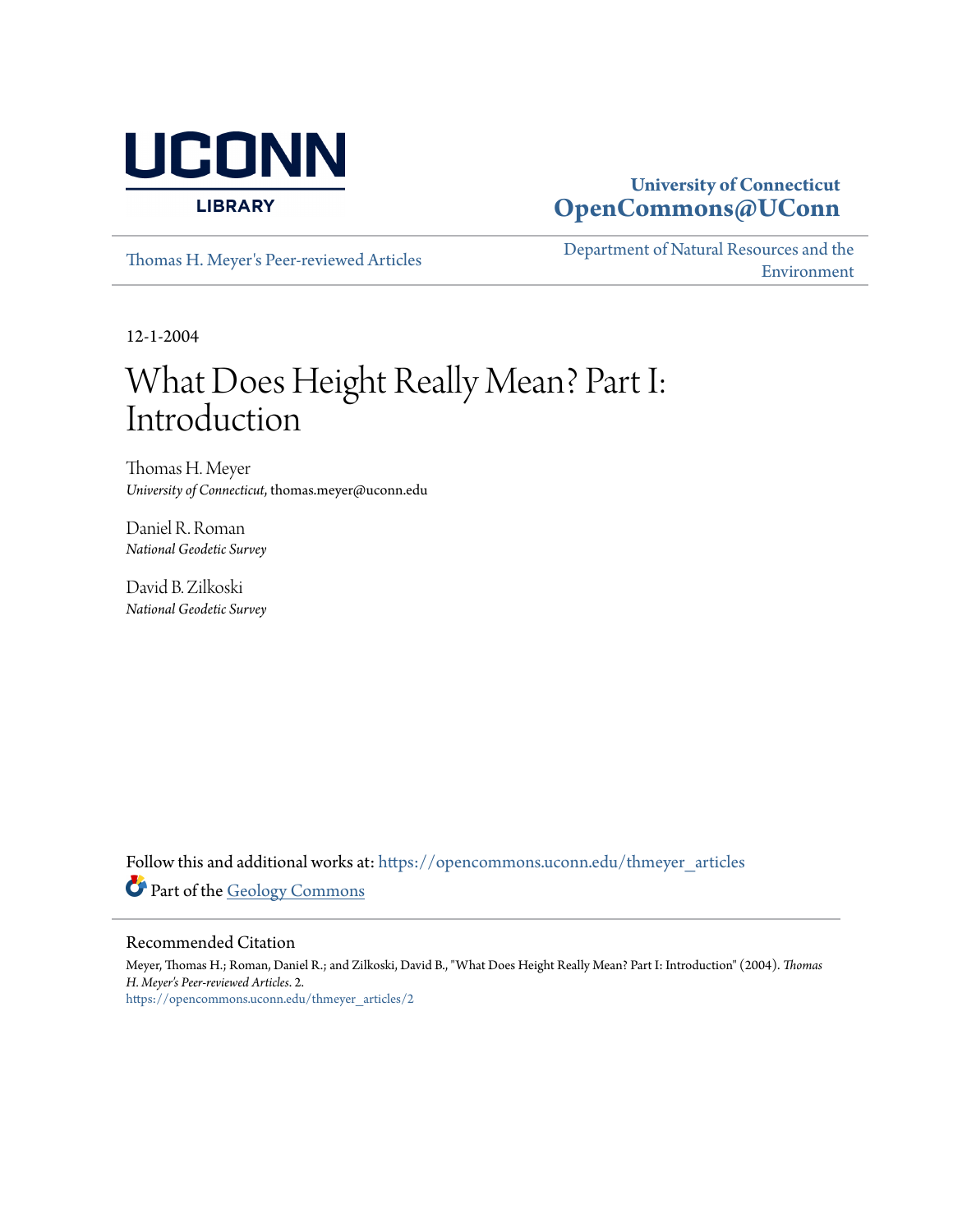# What does *height* really mean? Part I: Introduction

## **Thomas H. Meyer, Daniel R. Roman, David B. Zilkoski**

**ABSTRACT**: This is the first paper in a four-part series considering the fundamental question, "what does the word height really mean?" National Geodetic Survey (NGS) is embarking on a height modernization program in which, in the future, it will not be necessary for NGS to create new or maintain old orthometric height benchmarks. In their stead, NGS will publish measured ellipsoid heights and computed Helmert orthometric heights for survey markers. Consequently, practicing surveyors will soon be confronted with coping with these changes and the differences between these types of height. Indeed, although "height'" is a commonly used word, an exact definition of it can be difficult to find. These articles will explore the various meanings of height as used in surveying and geodesy and present a precise definition that is based on the physics of gravitational potential, along with current best practices for using survey-grade GPS equipment for height measurement. Our goal is to review these basic concepts so that surveyors can avoid potential pitfalls that may be created by the new NGS height control era. The first paper reviews reference ellipsoids and mean sea level datums. The second paper reviews the physics of heights culminating in a simple development of the geoid and explains why mean sea level stations are not all at the same orthometric height. The third paper introduces geopotential numbers and dynamic heights, explains the correction needed to account for the non-parallelism of equipotential surfaces, and discusses how these corrections were used in NAVD 88. The fourth paper presents a review of current best practices for heights measured with GPS.

**Preliminaries**<br>
he National Geodetic Survey (NGS) is<br>
responsible for the creation and main-<br>
tenance of the United State's spatial<br>
reference framework. In order to address unmet responsible for the creation and maintenance of the United State's spatial spatial infrastructure issues, NGS has embarked on a height modernization program whose "… most desirable outcome is a unified national positioning system, comprised of consistent, accurate, and timely horizontal, vertical, and gravity control networks, joined and maintained by the Global Positioning System (GPS) and administered by the National Geodetic Survey" (National Geodetic Survey 1998). As a result of this program, NGS is working with partners to maintain the National Spatial Reference System (NSRS).

In the past, NGS performed high-accuracy surveys and established horizontal and/or vertical coordinates in the form of geodetic latitude and longitude and orthometric height. The

**Thomas H. Meyer**, Department of Natural Resources Management and Engineering, University of Connecticut, Storrs, CT 06269-4087. Tel: (860) 486-2840; Fax: (860) 486-5480. E-mail: <thomas.meyer@uconn.edu>. **Daniel R. Roman**, National Geodetic Survey, 1315 East-West Highway, Silver Springs, MD 20910. E-mail: <Dan.Roman@noaa.gov>. **David B. Zilkoski**, National Geodetic Survey, 1315 East-West Highway, Silver Springs, MD 20910. E-mail: <Dave.Zilkoski@noaa.gov>.

National Geodetic Survey is responsible for the federal framework and is continually developing new tools and techniques using new technology to more effectively and efficiently establish this framework, i.e., GPS and Continually Operating Reference System (CORS). The agency is working with partners to transfer new technology so the local requirements can be performed by the private sector under the supervision of the NGS (National Geodetic Survey 1998).

Instead of building new benchmarks, NGS has implemented a nation-wide network of continuously operating global positioning system (GPS) reference stations known as the CORS, with the intent that CORS shall provide survey control in the future. Although GPS excels at providing horizontal coordinates, it cannot directly measure an orthometric height; GPS can only directly provide ellipsoid heights. However, surveyors and engineers seldom need ellipsoid heights, so NGS has created highly sophisticated, physics-based, mathematical software models of the Earth's gravity field (Milbert 1991; Milbert and Smith 1996; Smith and Milbert 1999; Smith and Roman 2001) that are used in conjunction with ellipsoid heights to infer Helmert orthometric heights (Helmert 1890). As a result, practicing surveyors, mappers, and engineers working in the United States may be working with mixtures of ellipsoid and orthometric heights. Indeed, to truly understand the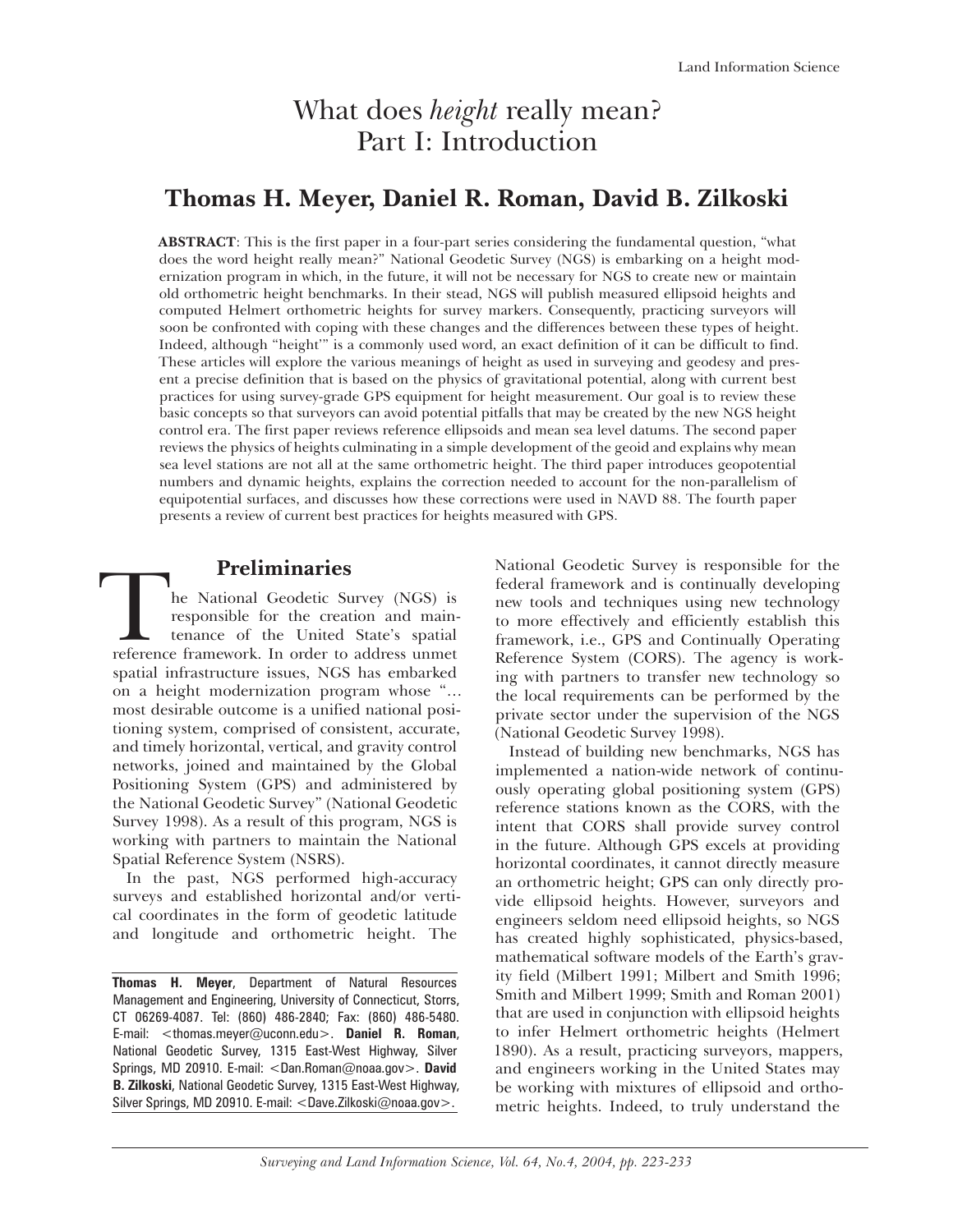output of all these height conversion programs, one must come to grips with heights in all their forms, including elevations, orthometric heights, ellipsoid heights, dynamic heights, and geopotential numbers.

According to the *Geodetic Glossary* (National Geodetic Survey 1986), **height** is defined as, "The distance, measured along a perpendicular, between a point and a reference surface, e.g., the height of an airplane above the ground." Although this definition seems to capture the intuition behind height very well, it has a (deliberate) ambiguity regarding the reference surface (datum) from which the measurement was made.

Heights fall broadly into two categories: those that employ the Earth's gravity field as their datum and those that employ a reference ellipsoid as their datum. Any height referenced to the Earth's gravity field can be called a "geopotential height,'' and heights referenced to a reference ellipsoid are called "ellipsoid heights." These heights are not directly interchangeable; they are referenced to different datums and, as will be explained in subsequence papers, in the absence of site-specific gravitation measurements there is no rigorous transformation between them. This is a situation analogous to that of the North American Datum of 1983 (NAD83) and the North American Datum of 1927 (NAD27)— two horizontal datums for which there is no rigorous transformation.

The definitions and relationships between elevations, orthometric heights, dynamic heights, geopotential numbers, and ellipsoid heights are not well understood by many practitioners. This is perhaps not too surprising, given the bewildering amount of jargon associated with heights. The NGS glossary contains 17 definitions with specializations for "elevation," and 23 definitions with specializations for "height," although nine of these refer to other (mostly elevation) definitions. It is the purpose of this series, then, to review these concepts with the hope that the reader will have a better and deeper understanding of what the word "height" really means.

#### The Series

The series consists of four papers that review vertical datums and the physics behind height measurements, compare the various types of heights, and evaluate the current best practices for deducing orthometric heights from GPS measurements. Throughout the series we will enumerate figures, tables, and equations with a Roman numeral indicating the paper in the series from which it came. For example, the third figure in the second paper will be numbered, "Figure II.3".

This first paper in the series is introductory. Its purpose is to explain why a series of this nature is relevant and timely, and to present a conceptual framework for the papers that follow. It contains a review of reference ellipsoids, mean sea level, and the U.S. national vertical datums.

The second paper is concerned with gravity. It presents a development of the Earth's gravity forces and potential fields, explaining why the force of gravity does not define level surfaces, whereas the potential field does. The deflection of the vertical, level surfaces, the geoid, plumb lines, and geopotential numbers are defined and explained.

It is well known that the deflection of the vertical causes loop misclosures for horizontal traverse surveys. What seems to be less well known is that there is a similar situation for orthometric heights. As will be discussed in the second paper, geoid undulations affect leveled heights such that, in the absence of orthometric corrections, the elevation of a station depends on the path taken to the station. This is one cause of differential leveling loop misclosure. The third paper in this series will explain the causes of this problem and how **dynamic heights** are the solution.

The fourth paper of the series is a discussion of height determination using GPS. GPS measurements that are intended to result in orthometric heights require a complicated set of datum transformations, changing ellipsoid heights to orthometric heights. Full understanding of this process and the consequences thereof requires knowledge of all the information put forth in this review. As was mentioned above, NGS will henceforth provide the surveying community with vertical control that was derived using these methods. Therefore, we feel that practicing surveyors can benefit from a series of articles whose purpose is to lay out the information needed to understand this process and to use the results correctly.

The current article proceeds as follows. The next section provides a review of ellipsoids as they are used in geodesy and mapping. Thereafter follows a review of mean sea level and orthometric heights, which leads to a discussion of the national vertical datums of the United States. We conclude with a summary.

# **Reference Ellipsoids**

A **reference ellipsoid**, also called **spheroid**, is a simple mathematical model of the Earth's shape. Although low-accuracy mapping situations might be able to use a spherical model for the Earth,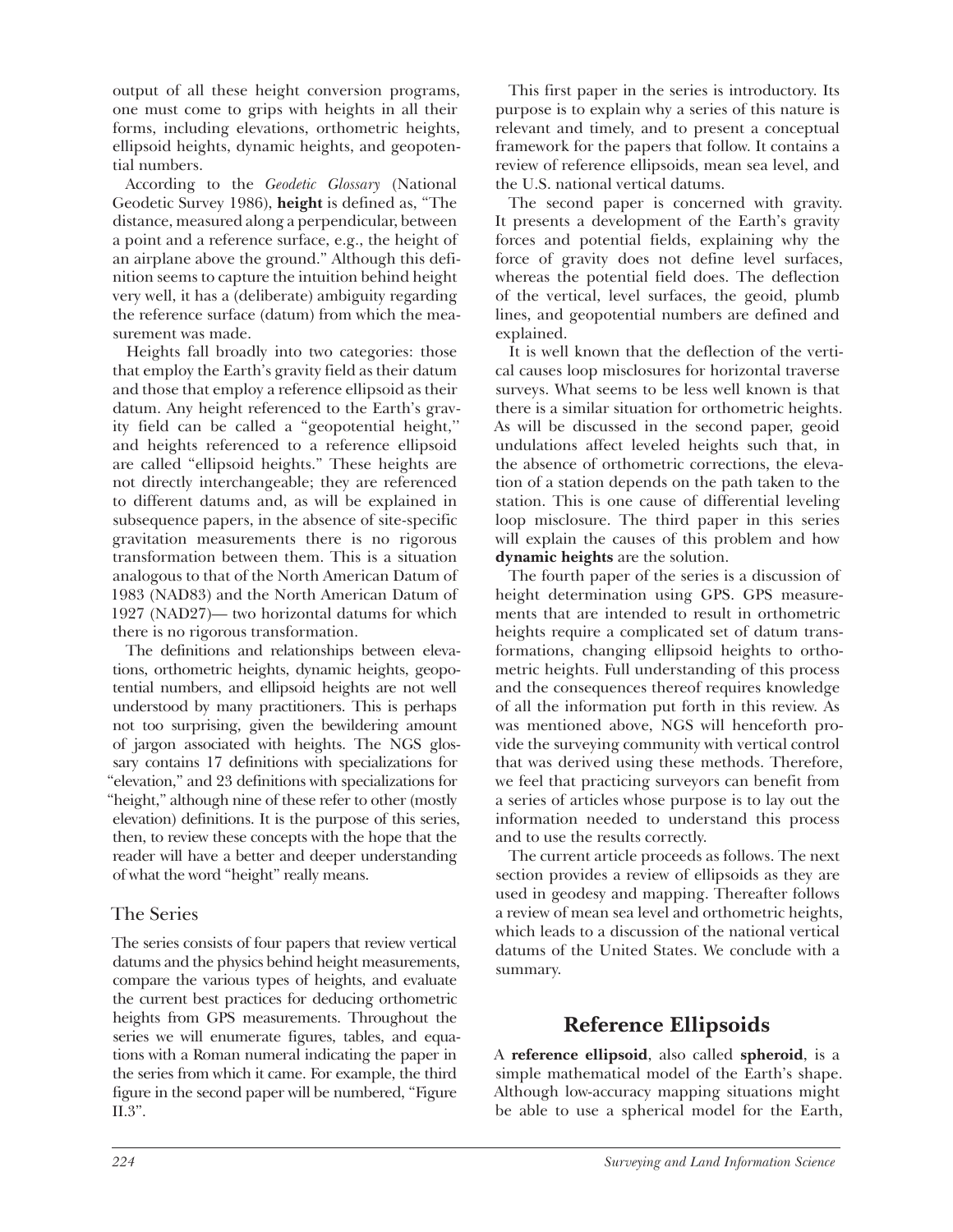when more accuracy is needed, a spherical model is inadequate, and the next more complex Euclidean shape is an ellipsoid of revolution. An ellipsoid of revolution, or simply an "ellipsoid," is the shape that results from rotating an ellipse about one of its axes. Oblate ellipsoids are used for geodetic purposes because the Earth's polar axis is shorter than its equatorial axis.

#### Local Reference Ellipsoids

Datums and cartographic coordinate systems depend on a mathematical model of the Earth's shape upon which to perform trigonometric computations to calculate the coordinates of places on the Earth and in order to transform between geocentric, geodetic, and mapping coordinates. The transformation between geodetic and cartographic coordinates requires knowledge of the ellipsoid being used, e.g., see (Bugayevskiy and Snyder 1995; Qihe et al. 2000; Snyder 1987). Likewise, the transformation from geodetic to geocentric Cartesian coordinates is accomplished by Helmert's projection, which also depends on an ellipsoid (Heiskanen and Moritz 1967, pp. 181- 184) as does the inverse relationship; see Meyer (2002) for a review. Additionally, as mentioned above, measurements taken with chains and transits must be reduced to a common surface for geodetic surveying, and a reference ellipsoid provides that surface. Therefore, all scientifically meaningful geodetic horizontal datums depend on the availability of a suitable reference ellipsoid.

Until recently, the shape and size of reference ellipsoids were established from extensive, continental-sized triangulation networks (Gore 1889; Crandall 1914; Shalowitz 1938; Schwarz 1989; Dracup 1995; Keay 2000), although there were at least two different methods used to finally arrive at an ellipsoid (the "arc" method for Airy 1830, Everest 1830, Bessel 1841 and Clarke 1866; and the "area" method for Hayford 1909). The lengths of (at least) one starting and ending baseline were measured with instruments such as rods, chains, wires, or tapes, and the lengths of the edges of the triangles were subsequently propagated through the network mathematically by triangulation.

For early triangulation networks, vertical distances were used for reductions and typically came from trigonometric heighting or barometric measurements although, for NAD 27, "a line of precise levels following the route of the triangulation was begun in 1878 at the Chesapeake Bay and reached San Francisco in 1907" (Dracup 1995). The ellipsoids deduced from triangulation networks were,

therefore, custom-fit to the locale in which the survey took place. The result of this was that each region in the world thus measured had its own ellipsoid, and this gave rise to a large number of them; see NIMA WGS 84 Update Committee (1997) and Meyer (2002) for a review and the parameters of many ellipsoids. It was impossible to create a single, globally applicable reference ellipsoid with triangulation networks due to the inability to observe stations separated by large bodies of water.

Local ellipsoids did not provide a vertical datum in the ordinary sense, nor were they used as such. Ellipsoid heights are defined to be the distance from the surface of the ellipsoid to a point of interest in the direction normal to the ellipsoid, reckoned positive away from the center of the ellipsoid. Although this definition is mathematically well defined, it was, in practice, difficult to realize for several reasons. Before GPS, all highaccuracy heights were measured with some form of leveling, and determining an ellipsoid height from an orthometric height requires knowledge of the deflection of the vertical, which is obtained through gravity and astronomical measurements (Heiskanen and Moritz 1967, pp. 82-84).

 Deflections of the vertical, or high-accuracy estimations thereof, were not widely available prior to the advent of high-accuracy geoid models. Second, the location of a local ellipsoid was arbitrary in the sense that the center of the ellipsoid need not coincide with the center of the Earth (geometric or center of mass), so local ellipsoids did not necessarily conform to mean sea level in any obvious way. For example, the center of the Clarke 1866 ellipsoid as employed in the NAD 27 datum is now known to be approximately 236 meters from the center of the Global Reference System 1980 (GRS 80) as placed by the NAD83 datum. Consequently, ellipsoid heights reckoned from local ellipsoids had no obvious relationship to gravity. This leads to the ever-present conundrum that, in certain places, water flows "uphill," as reckoned with ellipsoid heights (and this is still true even with geocentric ellipsoids, as will be discussed below). Even so, some local datums (e.g., NAD 27, Puerto Rico) were designed to be "best fitting" to the local geoid to minimize geoid heights, so in a sense they were "fit" to mean sea level. For example, in computing plane coordinates on NAD 27, the reduction of distances to the ellipsoid was called the "Sea Level Correction Factor"!

In summary, local ellipsoids are essentially mathematical fictions that enable the conversion between geocentric, geodetic, and cartographic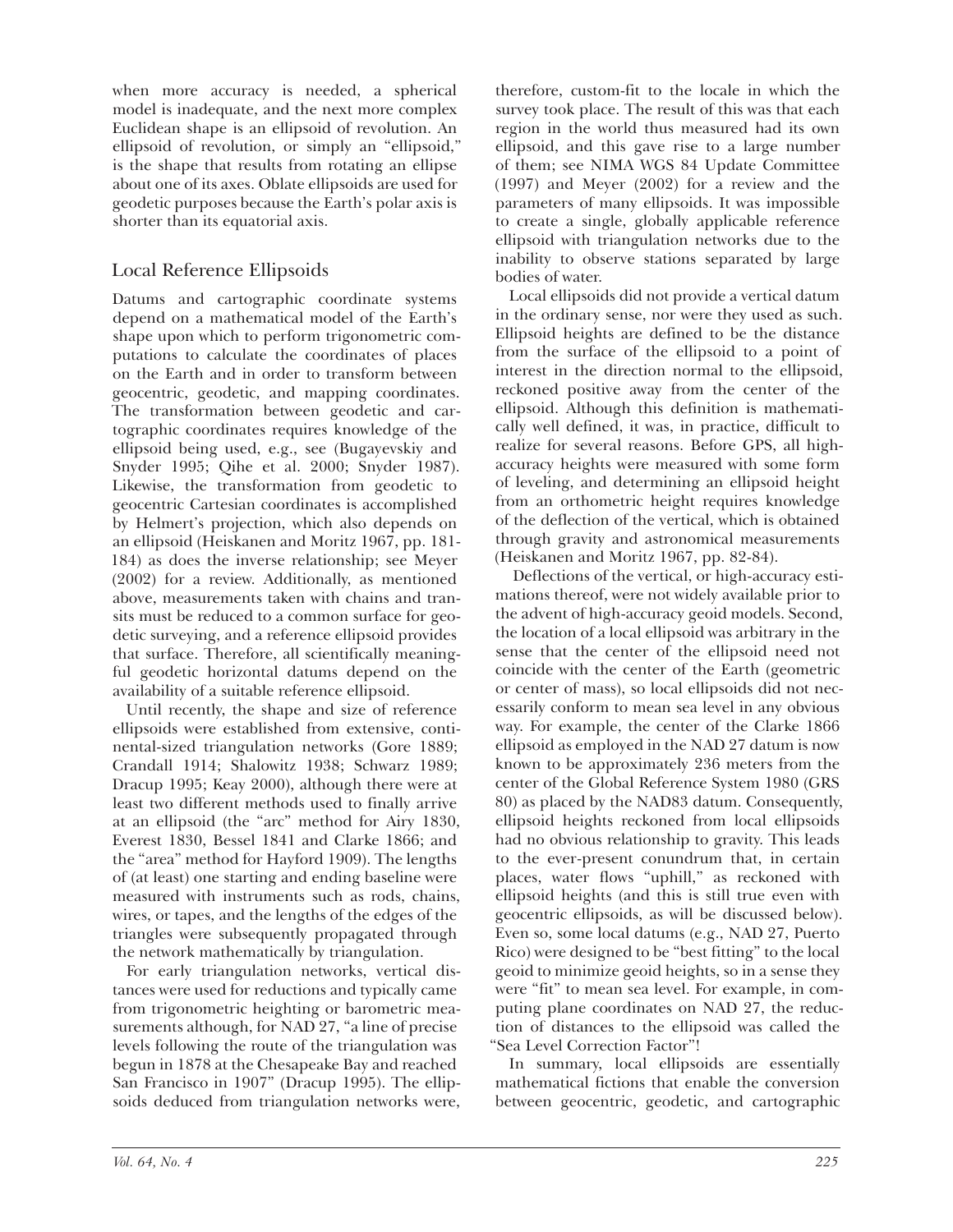coordinate systems in a rigorous way and, thus, provide part of the foundation of horizontal geodetic datums, but nothing more. As reported by Fischer (2004), "O'Keefe<sup>1</sup> tried to explain to me that conventional geodesy used the ellipsoid only as a mathematical computation device, a set of tables to be consulted during processing, without the slightest thought of a third dimension."

#### Equipotential Ellipsoids

In contrast to local ellipsoids that were the product of triangulation networks, globally applicable reference ellipsoids have been created using very long baseline interferometry (VLBI) for GRS 80 (Moritz 2000), satellite geodesy for the World Geodetic System 1984 (WGS 84) (NIMA WGS 84 Update Committee 1997), along with various astronomical and gravitational measurements. Very long baseline interferometry and satellite geodesy permit high-accuracy baseline measurement between stations separated by oceans. Consequently, these ellipsoids model the Earth globally; they are not fitted to a particular local region. Both WGS 84 and GRS 80 have size and shape such that they are a best-fit model of the geoid in a least-squares sense. Quoting Moritz (2000, p.128),

The Geodetic Reference System 1980 has been adopted at the XVII General Assembly of the IUGG in Canberra, December 1979, by means of the following: … recognizing that the Geodetic Reference System 1967 … no longer represents the size, shape, and gravity field of the Earth to an accuracy adequate for many geodetic, geophysical, astronomical and hydrographic applications and considering that more appropriate values are now available, recommends … that the Geodetic Reference System 1967 be replaced by a new Geodetic Reference System 1980, also based on the theory of the geocentric equipotential ellipsoid, defined by the following constants:

- $\circ$  Equatorial radius of the Earth: a = 6378137 m;
- o Geocentric gravitational constant of the Earth (including the atmosphere):  $GM = 3,986,005$  x  $10^8$  m<sup>3</sup> s<sup>-2</sup>;
- o Dynamical form factor of the Earth, excluding the permanent tidal deformation:  $J_2 = 108,263$  $x 10^{-8}$ ; and
- o Angular velocity of the Earth:  $\omega = 7292115 \text{ x}$  $10^{-11}$  rad s<sup>-1</sup>.

Clearly, equipotential ellipsoid models of the Earth constitute a significant logical departure from local ellipsoids. Local ellipsoids are purely geometric, whereas equipotential ellipsoids include

the geometric but also concern gravity. Indeed, GRS 80 is called an "equipotential ellipsoid" (Moritz 2000) and, using equipotential theory together with the defining constants listed above, one *derives* the flattening of the ellipsoid rather than measuring it geometrically. In addition to the logical departure, datums that employ GRS 80 and WGS 84 (e.g., NAD 83, ITRS, and WGS 84) are intended to be geocentric, meaning that they intend to place the center of their ellipsoid at the Earth's center of gravity. It is important to note, however, that NAD 83 currently places the center of GRS 80 roughly two meters away from the center of ITRS and that WGS 84 is currently essentially identical to ITRS.

Equipotential ellipsoids are both models of the Earth's shape and first-order models of its gravity field. Somiglinana (1929) developed the first rigorous formula for normal gravity (also, see Heiskanen and Moritz (1967, p. 70, eq. 2-78)) and the first internationally accepted equipotential ellipsoid was established in 1930. It had the form:

$$
g_0 = 9.78046(1 + 0.0052884 \sin^2 \phi - 0.0000059 \sin^2 2\phi)
$$
 (I.1)

where:

 $g_{0}$  = acceleration due to gravity at a distance 6,378,137 m from the center of the ideal ized Earth; and

 $\varphi$  = geodetic latitude (Blakely 1995, p.135). The value  $g_0$  is called **theoretical gravity** or **normal gravity**. The dependence of this formula on geodetic latitude will have consequences when closure errors arise in long leveling lines that run mostly north-south compared to those that run mostly east-west. The most modern reference ellipsoids are GRS 80 and WGS 84. As given by Blakely (1995, p.136), the closed-form formula for WGS 84 normal gravity is:

$$
g_0 = 9.7803267714 \left( \frac{1 + 0.00193185138639 \sin^2 \varphi}{\sqrt{1 - 0.00669437999013 \sin^2 \varphi}} \right) \tag{I.2}
$$

Figure I.1 shows a plot of the difference between Equation I.1 and Equation I.2. The older model has a larger value throughout and has, in the worst case, a magnitude greater by  $0.000163229$  m/s<sup>2</sup> (i.e., about 16 mgals) at the equator.

#### Equipotential Ellipsoids as Vertical Datums

Concerning the topic of this paper, perhaps the most important consequence of the differences between local and equipotential ellipsoids is that

<sup>&</sup>lt;sup>1</sup> John O'Keefe was the head of geodetic research at the Army Map Service.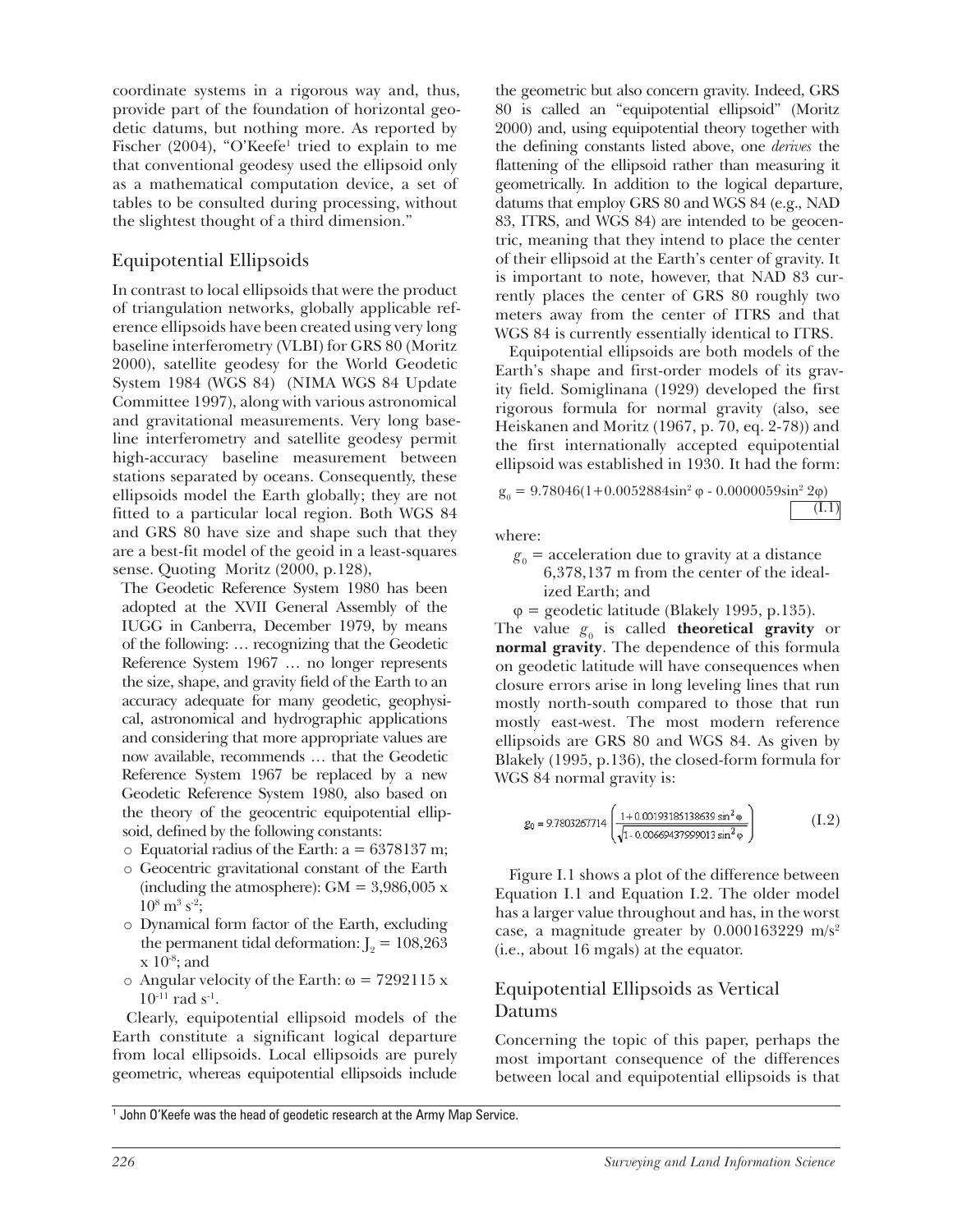

**Figure I.1**. The difference in normal gravity between the 1930 International Gravity Formula and WGS 84. Note that the values on the abscissa are given 10,000 times the actual difference for clarity.

equipotential ellipsoids are more suitable to be used as vertical datums in the ordinary sense than local ellipsoids and, in fact, they are used as such. In particular, GPS-derived coordinates expressed as geodetic latitude and longitude present the third dimension as an ellipsoid height. This constitutes a dramatic change from the past. Before, ellipsoid heights were essentially unheard of, basically only of interest and of use to geodesists for computational purposes. Now, anyone using a GPS is deriving ellipsoid heights.

Equipotential ellipsoids are models of the gravity that would result from a highly idealized model of the Earth; one whose mass is distributed homogeneously but includes the Earth's oblate shape, and spinning like the Earth. The geoid is not a simple surface compared to an equipotential ellipsoid, which can be completely described by just the four parameters listed above. The geoid's shape is strongly influenced by the topographic surface of the Earth. As seen in Figure I.2, the geoid appears to be "bumpy," with apparent mountains, canyons, and valleys. This is, in fact, not so. The geoid is a convex surface by virtue of satisfying the Laplace equation, and its apparent concavity is a consequence of how the geoid is portrayed on a flat surface (Vanicek and Krakiwsky 1996). Figure I.2 is a portrayal of the ellipsoid height of the geoid as estimated by GEOID 03 (Roman et al. 2004). That is to say, the heights shown in the figure are the distances from GRS 80 as located by NAD 83 to the geoid; the ellipsoid height of the geoid. Such heights (the ellipsoid height of a place on the geoid) are called **geoid heights**. Thus, Figure. I.2 is a picture of geoid heights.

Even though equipotential ellipsoids are useful as vertical datums, they are usually unsuitable as a surrogate for the geoid when measuring orthometric heights. Equipotential ellipsoids are "best-fit" over the entire Earth and, consequently, they typically do not match the geoid particularly well in any specific place. For example, as shown in Figure I.2, GRS 80 as placed by NAD 83 is everywhere higher than the geoid across the conterminous United States; not half above and half below. Furthermore, as described above, equipotential ellipsoids lack the small-scale details of the geoid. And, like local ellipsoids, ellipsoid heights reckoned from equipotential ellipsoids also suffer from the phenomenon that there are places where water apparently flows "uphill," although perhaps not as badly as some local ellipsoids. Therefore, surveyors using GPS to determine heights would seldom want to use ellipsoid heights. In most cases, surveyors need to somehow deduce an orthometric height from an ellipsoid height, which will be discussed in the following papers.

#### **Mean Sea Level**

One of the ultimate goals of this series is to present a sufficiently complete presentation of orthometric heights that the following definition will be clear. In the *NGS glossary*, the term **orthometric height** is referred to **elevation, orthometric**, which is defined as, "The distance between the geoid and a point measured along the **plumb line** and taken positive upward from the geoid." For contrast, we quote from the first definition for **elevation**:

The distance of a point above a specified surface of constant **potential**; the distance is measured along the direction of gravity between the point and the surface. #

The surface usually specified is the geoid or an approximation thereto. Mean sea level was long considered a satisfactory approximation to the geoid and therefore suitable for use as a reference surface. It is now known that mean sea level can differ from the geoid by up to a meter or more, but the exact difference is difficult to determine.

The terms **height** and **level** are frequently used as synonyms for elevation. In geodesy, height also refers to the distance above an ellipsoid…

It happens that lying within these two definitions is a remarkably complex situation primarily concerned with the Earth's gravity field and our attempts to make measurements using it as a frame of reference. The terms **geoid, plumb line, potential, mean sea level** have arisen, and they must be addressed before discussing orthometric heights.

For heights, the most common datum is mean sea level. Using mean sea level for a height datum is perfectly natural because most human activity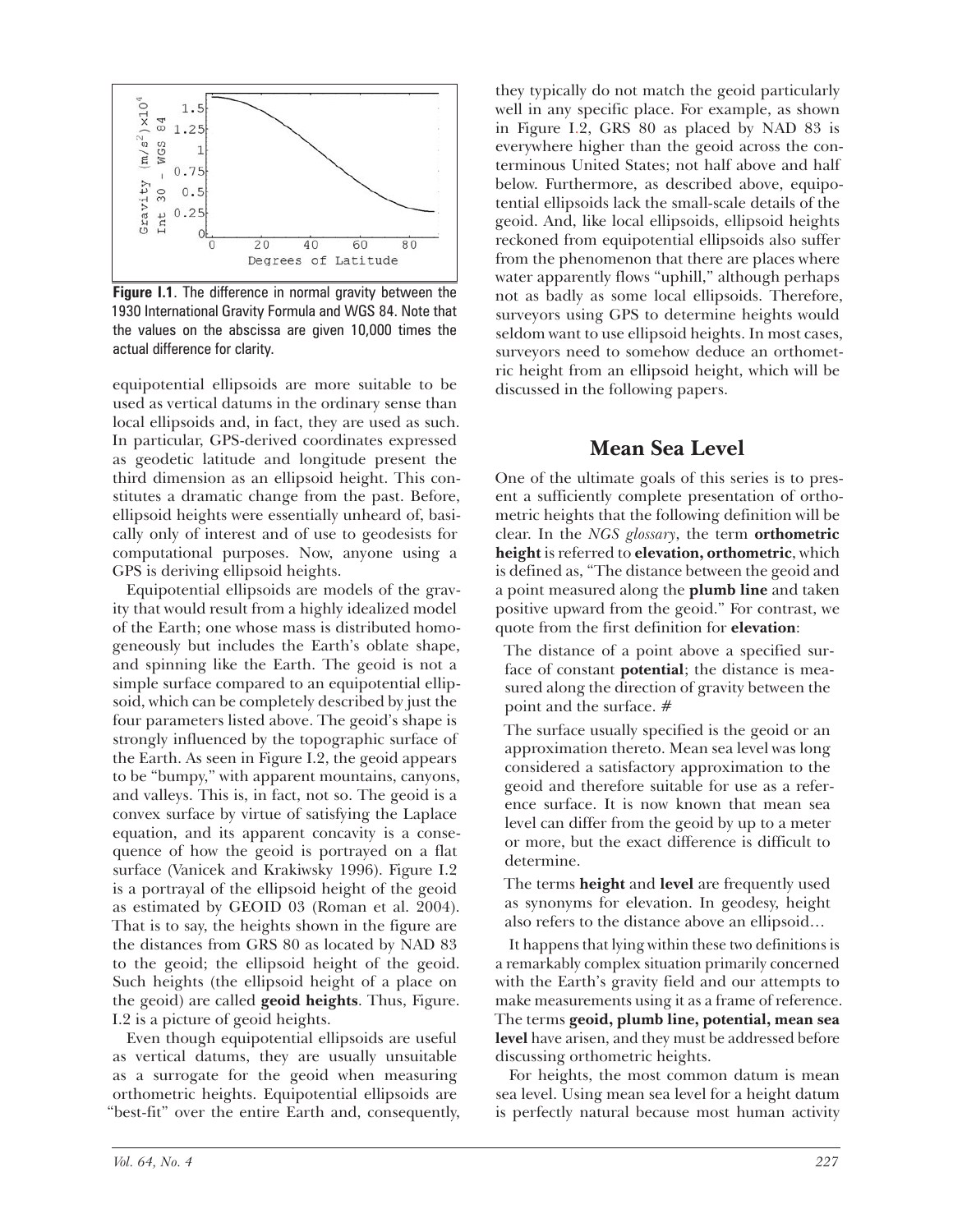occurs at or above sea level. However, creating a workable and repeatable mean sea level datum is somewhat subtle. The *NGS Glossary* definition of mean sea level is "The average location of the interface between ocean and atmosphere, over a period of time sufficiently long so that all random and periodic variations of short duration average to zero."

The National Oceanic and Atmospheric Administration's (NOAA) National Ocean Service (NOS) Center for Operational Oceanographic Products and Services (CO-OPS) has set 19 years as the period suitable for measurement of mean sea level at tide gauges (National Geodetic Survey 1986, p. 209). The choice of 19 years was chosen because it is the smallest integer number of years larger than the first major cycle of the moon's orbit around the Earth.

This accounts for the largest of the periodic effects mentioned in the definition. See Bomford (1980, pp. 247-255) and Zilkoski (2001) for more details about mean sea level and tides. Local mean sea level is often measured using a tide gauge. Figure I.3 depicts a tide house, "a structure that houses instruments to measure and record the instantaneous water level inside the tide gauge and built at the edge of the body of water whose local mean level is to be determined."

It has been suspected at least since the time of the building of the Panama Canal that mean sea level might not be at the same height everywhere (McCullough 1978). The original canal, attempted by the French, was to be cut at sea level and there was concern that the Pacific Ocean might not be at the same height as the Atlantic, thereby causing a massive flood through the cut. This concern became irrelevant when the sea level approach was abandoned. However, the subject surfaced again in the creation of the National Geodetic Vertical Datum of 1929 (NGVD 29).

By this time it was a known fact that not all mean sea-level stations were the same height, a proposition that seems absurd on its face. To begin with, all mean sea-level stations are at an elevation of zero *by definition*. Second, water seeks its own level, and the oceans have no visible constraints preventing free flow between the stations (apart from the



**Figure I.2**. Geoid heights with respect to NAD 83/GRS 80 over the continental United States as computed by GEOID03. [Source: http://www.ngs.noaa.gov/GEOID/ GEOID03/images/geoid03.b.jpg.]

continents), so how could it be possible that mean sea level is not at the same height everywhere? The answer lies in differences in temperature, chemistry, ocean currents, and ocean eddies.

The water in the oceans is constantly moving at all depths. Seawater at different temperatures contains different amounts of salt and, consequently, has density gradients. These density gradients give rise to immense deep-ocean cataracts that constantly transport massive quantities of water from the poles to the tropics and back (Broecker 1983; Ingle 2000; Whitehead 1989). The sun's warming of surface waters causes the global-scale currents that are well-known to mariners in addition to other more subtle effects (Chelton et al. 2004). Geostrophic effects cause large-scale, persistent ocean eddies that push water against or away from the continents, depending on the direction of the eddy's circulation. These effects can create sea surface topographic variations of more than 50 centimeters (Srinivasan 2004). As described by Zilkoski (2001, p. 40) the differences are due to "… currents, prevailing winds and barometric pressures, water temperature and salinity differentials, topographic configuration of the bottom in the area of the gauge site, and other physical causes…"

In essence, these factors push the water and hold it upshore or away-from-shore further than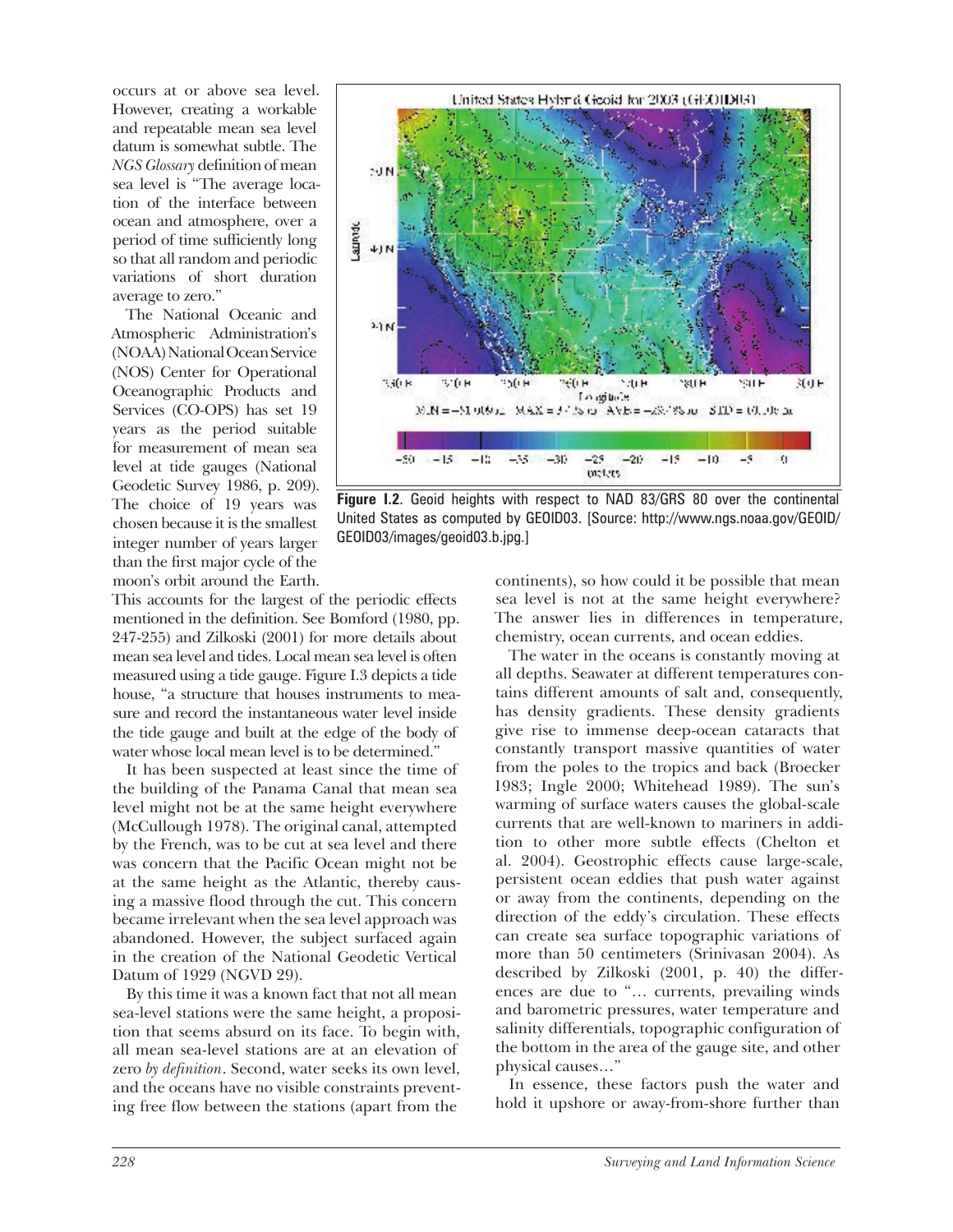

**Figure I.3.** The design of a NOAA tide house and tide gauge used for measuring mean sea level. (Source: http://oceanservice.noaa.gov/education/ tides/media/supp\\_tide11a.html).

would be the case under the influence of gravity alone. Also, the persistent nature of these climatic factors prevents the elimination of their effect by averaging (e.g., see (Speed et al. 1996 a; Speed et al. 1996 b)). As will be discussed in more detail in the second paper, this gives rise to the seemingly paradoxical state that holding one sea-level station as a zero height reference and running levels to another station generally indicates that the other station is not also at zero height, even in the absence of experimental error and even if the two stations *are at the same gravitational potential*. Similarly, measuring the height of an inland benchmark using two level lines that start from different tide gauges generally results in two statistically different height measurements. These problems were addressed in different ways by the creation of two national vertical datums, NGVD 29 and North American Vertical Datum of 1988 (NAVD 88). We will now discuss the national vertical datums of the United States.

#### **U.S. National Vertical Datums**

The first leveling route in the United States considered to be of geodetic quality was established in 1856-57 under the direction of G.B. Vose of the U.S. Coast Survey, predecessor of the U.S. Coast and Geodetic Survey and, later, the National Ocean Service.<sup>2</sup> The leveling survey was needed to support current and tide studies in the New York Bay and Hudson River areas. The first leveling line officially designated as "geodesic leveling" by the Coast and Geodetic Survey followed an arc

of triangulation along the 39th parallel. This 1887 survey began at benchmark A in Hagerstown, Maryland.

By 1900, the vertical control network had grown to 21,095 km of geodetic leveling. A reference surface was determined in 1900 by holding elevations referenced to local mean sea level (LMSL) fixed at five tide stations. Data from two other tide stations indirectly influenced the determination of the reference surface. Subsequent readjustments of the leveling network were performed by the Coast and Geodetic Survey in 1903, 1907, and 1912 (Berry 1976).

#### National Geodetic Vertical Datum of 1929 (NGVD 29)

The next general adjustment of the vertical control network, called the Sea Level Datum of 1929 and later renamed to the National Geodetic Vertical Datum of 1929 (NGVD 29), was accomplished in 1929. By then, the international nature of geodetic networks was well understood, and Canada provided data for its first-order vertical network to combine with the U.S. network. The two networks were connected at 24 locations through vertical control points (benchmarks) from Maine/New Brunswick to Washington/British Columbia. Although Canada did not adopt the "Sea Level Datum of 1929" determined by the United States, Canadian-U.S. cooperation in the general adjustment greatly strengthened the 1929 network. Table I.1 lists the kilometers of leveling involved in the readjustments and the number of tide stations used to establish the datums.

| <b>Year of</b><br><b>Adjustment</b> | <b>Kilometers of</b><br><b>Leveling</b> | <b>Number of Tide</b><br><b>Stations</b> |
|-------------------------------------|-----------------------------------------|------------------------------------------|
| 1900                                | 21,095                                  | b                                        |
| 1903                                | 31.789                                  |                                          |
| 1907                                | 38,359                                  |                                          |
| 1912                                | 46,468                                  |                                          |
| 1929                                | 75,159 (U.S.)                           | 21 (U.S.)                                |
|                                     | 31,565 (Canada)                         | 5 (Canada)                               |

**Table I.1.** Amount of leveling and number of tide stations involved in previous re-adjustments.

It was mentioned above that NGVD 29 was originally called the "Sea Level Datum of 1929." To eliminate some of the confusion caused by the original name, in 1976 the name of the datum was changed to "National Geodetic Vertical Datum

2 This section consists of excerpts from Chapter 2 of Maune's (2001) *Vertical Datums*.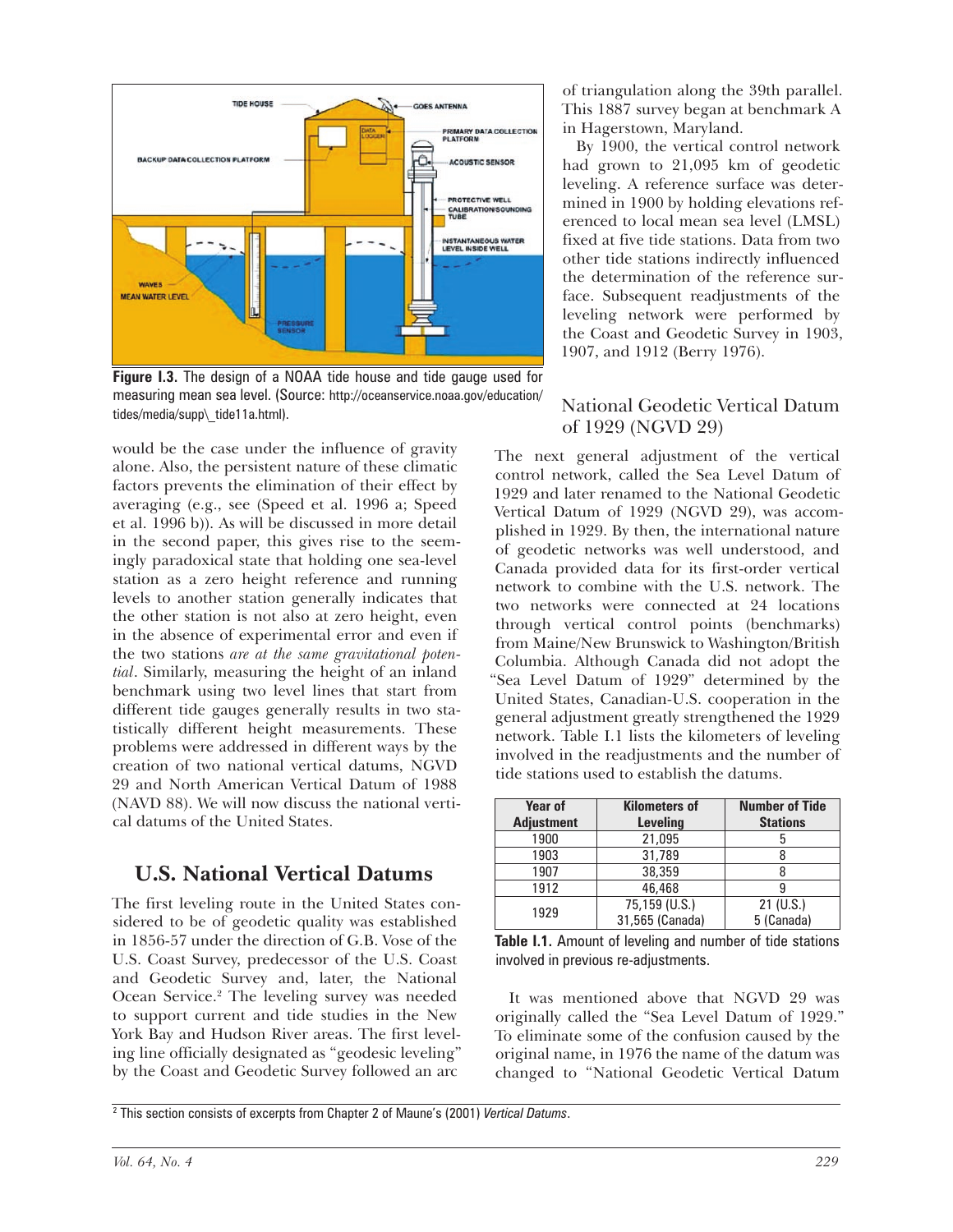of 1929," eliminating all reference to "sea level" in the title. This was a change in name only; the mathematical and physical definitions of the datum established in 1929 were not changed in any way.

#### North American Vertical Datum of 1988 (NAVD 88)

The most recent general adjustment of the U.S. vertical control network, which is known as the North American Vertical Datum of 1988 (NAVD 88), was completed in June 1991 (Zilkoski et al. 1992). Approximately 625,000 km of leveling have been added to the NSRS since NGVD 29 was created. In the intervening years, discussions were held periodically to determine the proper time for the inevitable new general adjustment. In the early 1970s, the National Geodetic Survey conducted an extensive inventory of the vertical control network. The search identified thousands of benchmarks that had been destroyed, due primarily to post-World War II highway construction, as well as other causes. Many existing benchmarks were affected by crustal motion associated with earthquake activity, post-glacial rebound (uplift), and subsidence resulting from the withdrawal of underground liquids.

An important feature of the NAVD 88 program was the re-leveling of much of the first-order NGS vertical control network in the United States. The dynamic nature of the network requires a framework of newly observed height differences to obtain realistic, contemporary height values from the readjustment. To accomplish this, NGS identified 81,500 km (50,600 miles) for re-leveling. Replacement of disturbed and destroyed monuments preceded the actual leveling. This effort also included the establishment of stable "deep rod" benchmarks, which are now providing reference points for new GPS-derived orthometric height projects as well as for traditional leveling projects.

 The general adjustment of NAVD 88 consisted of 709,000 unknowns (approximately 505,000 permanently monumented benchmarks and 204,000 temporary benchmarks) and approximately 1.2 million observations.

Analyses indicate that the overall differences for the conterminous United States between orthometric heights referred to NAVD 88 and NGVD 29 range from 40 cm to +150 cm. In Alaska the differences range from approximately +94 cm to +240 cm. However, in most "stable" areas, relative height changes between adjacent benchmarks appear to be less than 1 cm. In many areas,

a single bias factor, describing the difference between NGVD 29 and NAVD 88, can be estimated and used for most mapping applications (NGS has developed a program called VERTCON to convert from NGVD 29 to NAVD 88 to support mapping applications). The overall differences between dynamic heights referred to International Great Lakes Datum of 1985 (IGLD 85) and IGLD 55 range from 1 cm to 37 cm.

#### International Great Lakes Datum of 1985 (IGLD 85)

For the general adjustment of NAVD 88 and the International Great Lakes Datum of 1985 (IGLD 85), a minimum constraint adjustment of Canadian–Mexican–U.S. leveling observations was performed. The height of the primary tidal benchmark at Father Point/Rimouski, Quebec, Canada (also used in the NGVD 1929 general adjustment), was held fixed as the constraint. Therefore, IGLD 85 and NAVD 88 are one and the same. Father Point/Rimouski is an IGLD water-level station located at the mouth of the St. Lawrence River and is the reference station used for IGLD 85. This constraint satisfied the requirements of shifting the datum vertically to minimize the impact of NAVD 88 on U.S. Geological Survey (USGS) mapping products, and it provides the datum point desired by the IGLD Coordinating Committee for IGLD 85. The only difference between IGLD 85 and NAVD 88 is that IGLD 85 benchmark values are given in dynamic height units, and NAVD 88 values are given in Helmert orthometric height units. Geopotential numbers for individual benchmarks are the same in both systems (the next two papers will explain dynamic heights, geopotential numbers, and Helmert orthometric heights).

#### Tidal Datums

#### *Principal Tidal Datums*

A vertical datum is called a tidal datum when it is defined by a certain phase of the tide. Tidal datums are local datums and are referenced to nearby monuments. Since a tidal datum is defined by a certain phase of the tide there are many different types of tidal datums. This section will discuss the principal tidal datums that are typically used by federal, state, and local government agencies: Mean Higher High Water (MHHW), Mean High Water (MHW), Mean Sea Level (MSL), Mean Low Water (MLW), and Mean Lower Low Water (MLLW).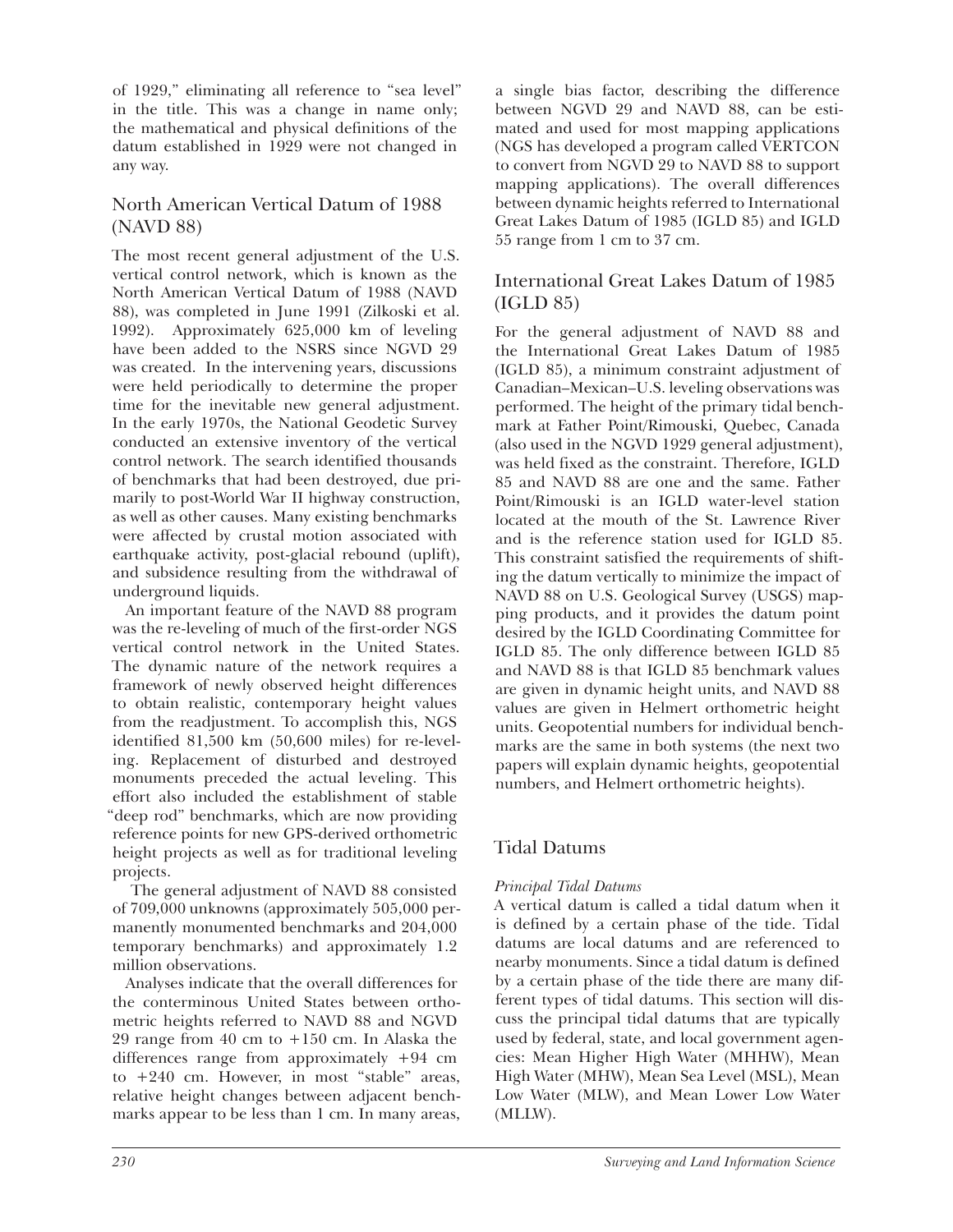A determination of the principal tidal datums in the United States is based on the average of observations over a 19-year period, e.g., 1988-2001. A specific 19-year Metonic cycle is denoted as a National Tidal Datum Epoch (NTDE). CO-OPS publishes the official United States local mean sea level values as defined by observations at the 175 station National Water Level Observation Network (NWLON). Users need to know which NTDE their data refer to.

- *Mean Higher High Water (MHHW):* MHHW is defined as the arithmetic mean of the higher high water heights of the tide observed over a specific 19-year Metonic cycle denoted as the NTDE. Only the higher high water of each pair of high waters of a tidal day is included in the mean. For stations with shorter series, a comparison of simultaneous observations is made with a primary control tide station in order to derive the equivalent of the 19-year value (Marmer 1951).
- *Mean High Water (MHW)* is defined as the arithmetic mean of the high water heights observed over a specific 19-year Metonic cycle. For stations with shorter series, a computation of simultaneous observations is made with a primary control station in order to derive the equivalent of a 19 year value (Marmer 1951).
- *Mean Sea Level (MSL)* is defined as the arithmetic mean of hourly heights observed over a specific 19-year Metonic cycle. Shorter series are specified in the name, such as monthly mean sea level or yearly mean sea level (e.g., Hicks 1985; Marmer 1951).
- *Mean Low Water (MLW)* is defined as the arithmetic mean of the low water heights observed over a specific 19-year Metonic cycle. For stations with shorter series, a comparison of simultaneous observations is made with a primary control tide station in order to derive the equivalent of a 19-year value (Marmer 1951).
- *Mean Lower Low Water (MLLW)* is defined as the arithmetic mean of the lower low water heights of the tide observed over a specific 19-year Metonic cycle. Only the lower low water of each pair of low waters of a tidal day is included in the mean. For stations with shorter series, a comparison of simultaneous observations is made with a primary control tide station in order to derive the equivalent of a 19-year value (Marmer 1951).

#### *Other Tidal Values*

Other tidal values typically computed include the Mean Tide Level (MTL), Diurnal Tide Level (DTL), Mean Range (Mn), Diurnal High Water

Inequality (DHQ), Diurnal Low Water Inequality (DLQ), and Great Diurnal Range (Gt).

- *Mean Tide Level* (MTL) is a tidal datum which is the average of Mean High Water and Mean Low Water.
- *Diurnal Tide Level* (DTL) is a tidal datum which is the average of Mean Higher High Water and Mean Lower Low Water.
- *Mean Range* (Mn) is the difference between Mean High Water and Mean Low Water.
- *Diurnal High Water Inequality* (DHQ) is the difference between Mean Higher High Water and Mean High Water.
- *Diurnal Low Water Inequality* (DLQ) is the difference between Mean Low Water and Mean Lower Low Water.
- *Great Diurnal Range* (Gt) is the difference between Mean Higher High Water and Mean Lower Low Water.

All of these tidal datums and differences have users that need a specific datum or difference for their particular use. The important point for users is to know which tidal datum their data are referenced to. Like geodetic vertical datums, local tidal datums are all different from one another, but they can be related to each other. The relationship of a local tidal datum (941 4290, San Francisco, California) to geodetic datums is illustrated in Table I.2.

Please note that in this example, NAVD 88 heights, which are the official national geodetic vertical control values, and LMSL heights, which are the official national local mean sea level values, at the San Francisco tidal station differ by almost one meter. Therefore, if a user obtained a set of heights relative to the local mean sea level and a second set referenced to NAVD 88, the two sets would disagree by about one meter due to the datum difference. In addition, the difference between MHW and MLLW is more than 1.5 m (five feet). Due to regulations and laws, some users relate their data to MHW, while others relate their data to MLLW. As long as a user knows which datum the data are referenced to, the data can be converted to a common reference and the data sets can be combined.

#### **Summary**

This is the first in a four-part series of papers that will review the fundamental concept of height. The National Geodetic Survey will not, in the future, create or maintain elevation benchmarks by leveling. Instead, NGS will assign vertical control by estimating orthometric heights from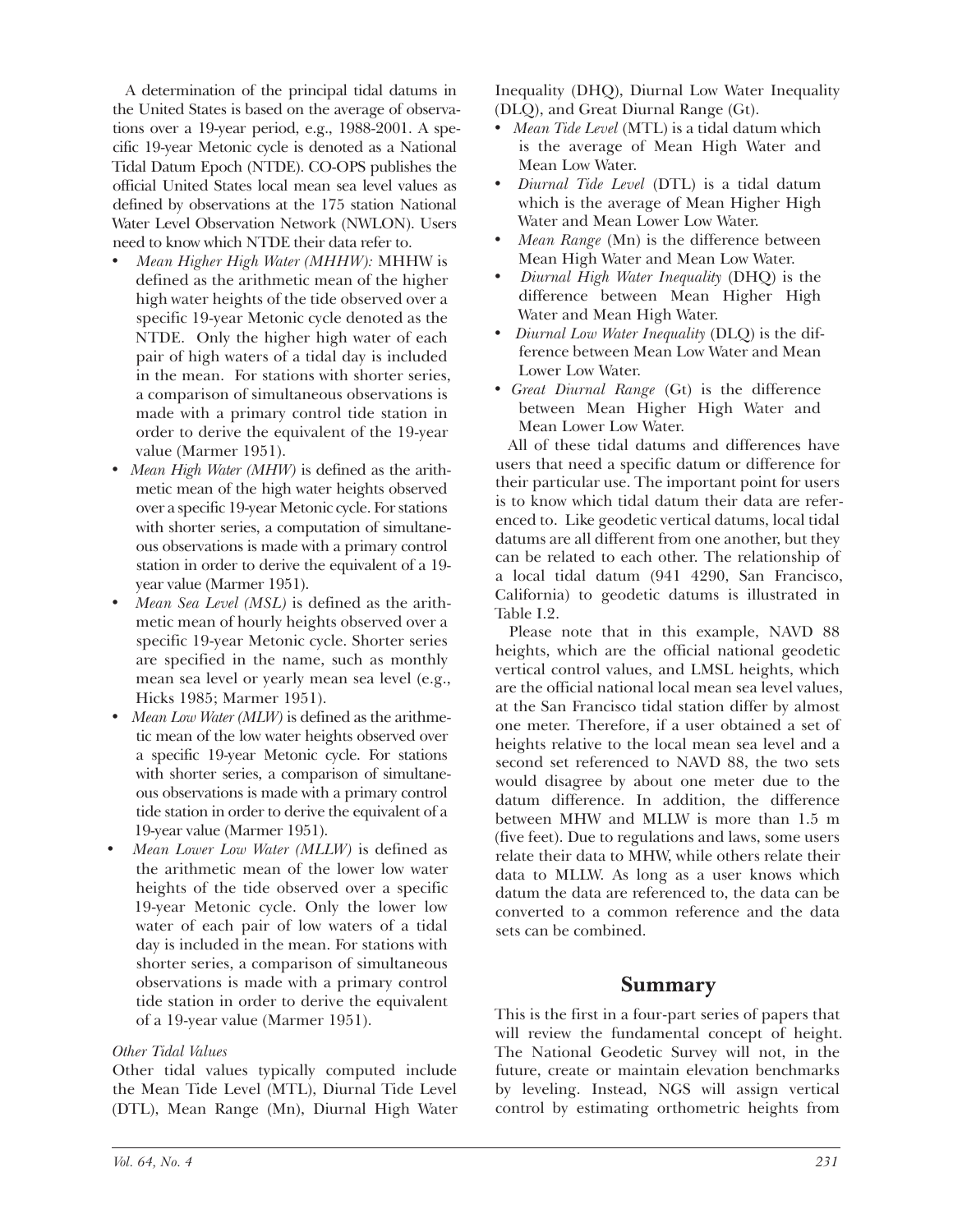ellipsoid heights as computed from GPS measurements. This marks a significant shift in how the United States' vertical control is created and maintained. Furthermore, practicing surveyors and mappers who use GPS are now confronted with using ellipsoid heights in their everyday work, something that was practically unheard of before GPS. The relationship between ellipsoid heights and orthometric heights is not simple, and it is the purpose of this series of papers to examine that relationship.

| PBM 180 1946               | 5.794 m (the Primary Bench Mark) |
|----------------------------|----------------------------------|
| <b>Highest Water Level</b> | 4.462 m                          |
| <b>MHHW</b>                | 3.536 m                          |
| <b>MHW</b>                 | $3.353 \text{ m}$                |
| MTL                        | 2.728 m                          |
| <b>MSL</b>                 | 2.713 m                          |
| DTL                        | 2.646 m                          |
| <b>NGVD 1929</b>           | 2.624 m                          |
| <b>MLW</b>                 | 2.103 m                          |
| NAVD 88                    | $1.802 \; m$                     |
| <b>MLLW</b>                | 1.759 m                          |
| Lowest Water Level         | 0.945 m                          |

**Table I.2.** Various tidal datums and vertical datums for PBM 180 1946.

This first paper reviewed reference ellipsoids and mean sea level datums. Reference ellipsoids are models of the Earth's shape and fall into two distinct categories: local and equipotential. Local reference ellipsoids were created by continentalsized triangulation networks and were employed as a computational surface but not as a vertical datum in the ordinary sense. Local reference ellipsoids are geometric in nature; their size and shape were determined by purely geometrical means. They were also custom-fit to a particular locale due to the impossibility of observing stations separated by oceans. Equipotential ellipsoids include the geometric considerations of local reference ellipsoids, but they also include information about the Earth's mass and rotation. They model the mean sea level equipotential surface that would result from both the redistribution of the Earth's mass caused by its rotation, as well as the centripetal effect of the rotation. It is purely a mathematical construct derived from observed physical parameters of the Earth. Unlike local reference ellipsoids, equipotential ellipsoids are routinely used as a vertical datum. Indeed, all heights directly derived from GPS measurements are ellipsoid heights.

Even though equipotential ellipsoids are used as vertical datums, most practicing surveyors and mappers use orthometric heights, not ellipsoid heights. The first national mean sea level datum in the United States was the NGVD 29. NGVD 29 heights were assigned to fiducial benchmarks through a least-squares adjustment of local height networks tied to separate tide gauges around the nation. It was observed at that time that mean sea level was inconsistent through these stations on the order of meters, but the error was blurred through the network statistically. The most recent general adjustment of the U.S. network, which is known as NAVD 88, was completed in June 1991. Only a single tide gauge was held fixed in NAVD

88 and, consequently, the inconsistencies between tide gauges were not distributed through the network adjustment, but there will be a bias at each mean sea level station between NAVD 88 level surface and mean sea level.

#### **REFERENCES**

- Berry, R.M. 1976. History of geodetic leveling in the United States. *Surveying and Mapping* 36 (2): 137-53.
- Blakely, R.J. 1995. *Potential theory in gravity and magnetic applications*. Cambridge, U.K.: Cambridge University Press. 441p.
- Bomford, G. 1980. *Geodesy*, 4th ed. Oxford, U.K.: Clarendon Press. 561p.
- Broecker, W.S. 1983. The ocean. *Scientific American* 249: 79-89.
- Bugayevskiy, L.M., and J.P. Snyder. 1995. *Map projections: A reference manual*. Philadelphia: Taylor & Francis. 328p.
- Chelton, D.B., M.G. Schlax, M.H. Freilich, and R.F. Milliff. 2004. Satellite measurements reveal persistent small-scale features in ocean winds. *Science* 303(5660): 978-82.
- Crandall, C.L. 1914. *Text-book on geodesy and least squares*, 1st ed. New York, New York: John Wiley & Sons, Inc. 329p.
- Dracup, Joesph F. 1995. Geodetic surveys in the United States: The beginning and the next one hundred years 1807 - 1940. In: *ACSM/ASPRS Annual Convention & Exposition Technical Papers*, Bethesda, Maryland, USA. vol. 1, p. 24.
- Fischer, I. 2004. Geodesy? What's that? Ch. 2. *ACSM Bulletin* 208: 43-52.
- Gore, J.H. 1889. *Elements of geodesy*. New York, New York: John Wiley & Sons, Inc. 282p.
- Heiskanen, W.A., and H. Moritz. 1967. *Physical geodesy*. New York, New York: W. H. Freeman & Co. 364p.
- Helmert, F.R. 1890. Die Schwerkraft im Hochgebirge, insbesondere den Tyroler Alpen. *Veroff. Konigl. Preuss., Geod. Inst.* 1.
- Hicks, S.D. 1985. Tidal datums and their uses—A summary. *Shore & Beach* (Journal of the American Shore and Beach Preservation Association) 53(1): 27-32.
- Ingle, J. C. Jr. 2000. Deep-sea and global ocean circulation. In: Ernst, W. G. (ed.), *Earth systems: Processes and issues*. Cambridge, U.K.: Cambridge University Press. pp. 169-81.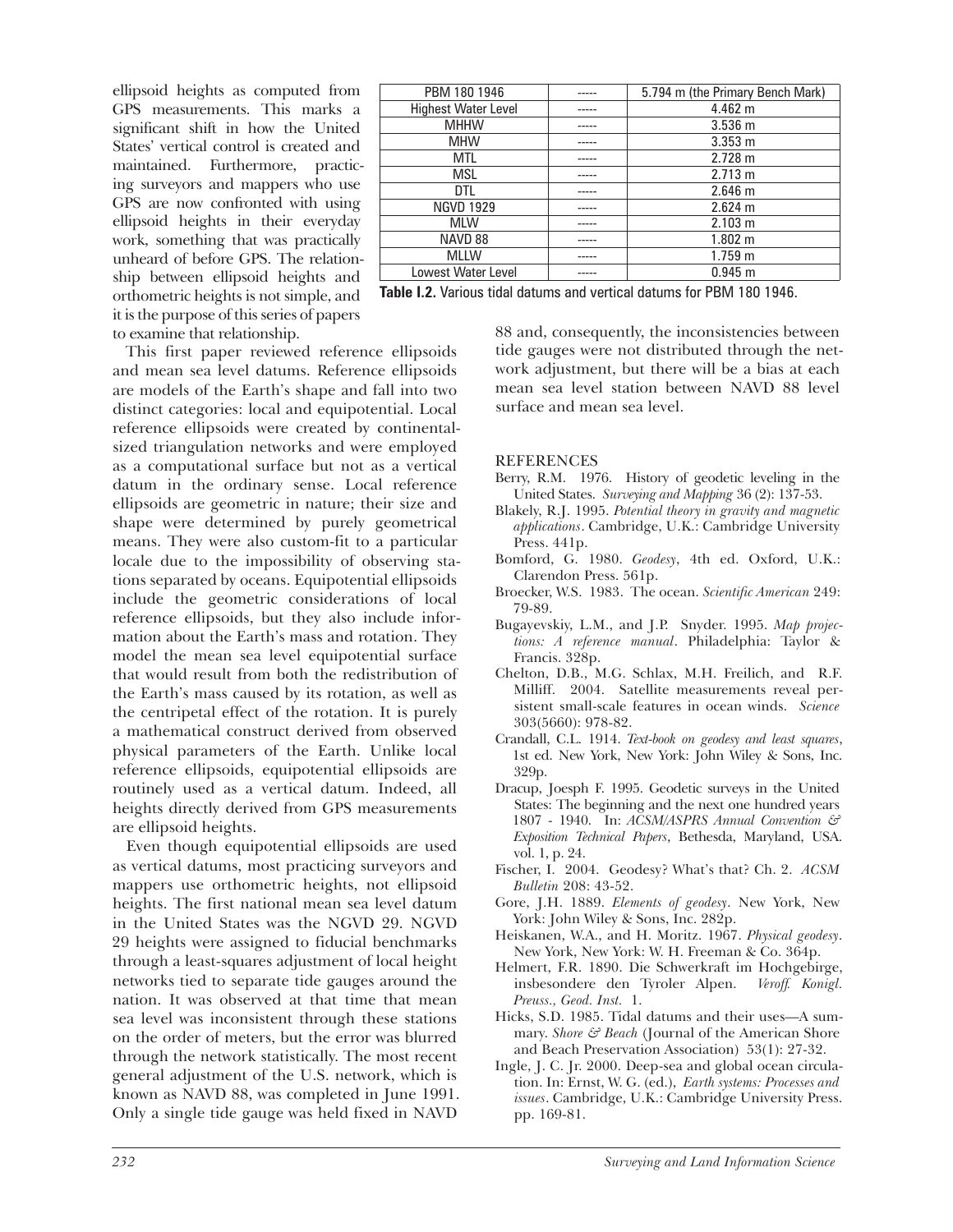- Keay, J. 2000. *The Great Arc: The dramatic tale of how India was mapped and Everest was named*. New York, New York: HarperCollins. 182p.
- Marmer, H.A. 1951. *Tidal datum planes*. NOAA National Ocean Service, Special Publication No. 135, U.S. Coast and Gedoetic Survey, U.S. Government Printing Office.
- Maune, D.F. 2001. *Digital elevation model technologies and applications: The DEM Users Manual*. Bethesda, Maryland: American Society for Photogrammetry and Remote Sensing. 539p.
- McCullough, D. 1978. *Path between the seas: The creation of the Panama Canal, 1870-1914*. New York, New York: Simon & Schuster. 704p.
- Meyer, T.H. 2002. Grid, ground, and globe: Distances in the GPS era. *Surveying and Land Information Science* 62(3): 179-202.
- Milbert, D. G. 1991. Computing GPS-derived orthometric heights with the GEOID90 geoid height model. In: *Technical Papers of the 1991 ACSM-ASPRS Fall Convention*, Atlanta, Georgia. pp. A46-55.
- Milbert, D. G., and D.A. Smith. 1996. Converting GPS height into NAVD 88 elevation with the GEOID96 geoid height model. In: *Proceedings of GIS/LIS '96 Annual Conference and Exposition*, Denver, Colorado. pp. 681-92.
- Moritz, H. 2000. Geodetic reference system 1980. *Journal of Geodesy* 74(1): 128-62.
- National Geodetic Survey. 1986. *Geodetic Glossary*. Rockville, Maryland: National Oceanic and Atmospheric Administration. 274p.
- National Geodetic Survey. 1998. National Height Modernization Study Report to Congress.
- NIMA WGS 84 Update Committee. 1997. *Department of Defense World Geodetic System 1984, its definition and relationships with local geodetic systems*. NIMA TR 8350.2, 3rd ed., Bethesda, Maryland: National Imagery and Mapping Agency. 170p.
- Qihe, Y., J.P. Snyder, and W. R. Tobler. 2000. *Map projection transformation principles and applications*. Philadelphia, Pennsylvania: Taylor & Francis. 367p.
- Roman, D.R., Y.M. Wang, W. Henning, and J. Hamilton. 2004. Assessment of the new National Geoid Height Model, GEOID03. In: *Proceedings of 2004 Conference of the American Congress on Surveying and Mapping*, April 19-23, Nashville, Tennessee.
- Schwarz, C.R. (ed.). 1989. *North American Datum of 1983*. NOAA Professional Paper NOS 2, Rockville, Maryland: National Geodetic Information Center, NOAA. 256p.
- Shalowitz, A.L. 1938. The geographic datums of the Coast and Geodetic Survey. *US Coast and Geodetic Survey Field Engineers Bulletin* 12: 10-31.
- Smith, D.A., and D.G. Milbert. 1999. The GEOID96 high-resolution geoid height model for the United States. *Journal of Geodesy* 73 (5): 219-36.
- Smith, D.A., and D.R. Roman. 2001. GEOID99 and G99SSS:1-arc-minute geoid models for the United States. *Journal of Geodesy* 75: 469-90.
- Snyder, J.P. 1987. *Map projections—A working manual*. Professional Paper 1395, Washington, D.C.: United States Government Printing Office. 383 pp.
- Somiglinana, C. 1929. Teoria generale del campo gravitazionale dell' ellissoide di rotazione. *Mem. Soc. Astron. Ital*. IV.
- Speed, Jr. Michael F., H.J. Newton, and W.B. Smith. 1996 a. On the utility of mean higher high water and mean lower low water datums for Texas inland coastal water. In: *Oceans* 96, MTS/IEEE, Fort Lauderdale, Florida.
- Speed, Jr. Michael F., H.J. Newton, and W. B. Smith. 1996 b. Unfortunate law–Unfortunate technology: The legal and statistical difficulties of determining coastal boundaries in areas with non-traditional tides. In: *The Third International Conference on Forensic Statistics*, Edinburgh, Scotland.
- Srinivasan, Margaret. 2004. Ocean surface topography from space.[http://topex-www.jpl.nasa.gov/education/ factor-height.html.]
- Vanicek, P., and E. J. Krakiwsky. 1996. *Geodesy: The concepts*, 2nd ed. Amsterdam: Elsevier Scientific Publishing Company. 697p.
- Whitehead, J.A. 1989. Giant ocean cataracts. *Scientific American* 260: 50-7.
- Zilkoski, D., J. Richards, and G. Young. 1992. Results of the general adjustment of the North American Vertical Datum of 1988. *Surveying and Land Information Systems* 52(3): 133-49.
- Zilkoski, D. 2001. Vertical datums. In: Maune, D.F. (ed.), *Digital elevation model technologies and applications: The DEM users manual*, Bethesda, Maryland: American Society for Photogrammetry and Remote Sensing. pp. 35-60.